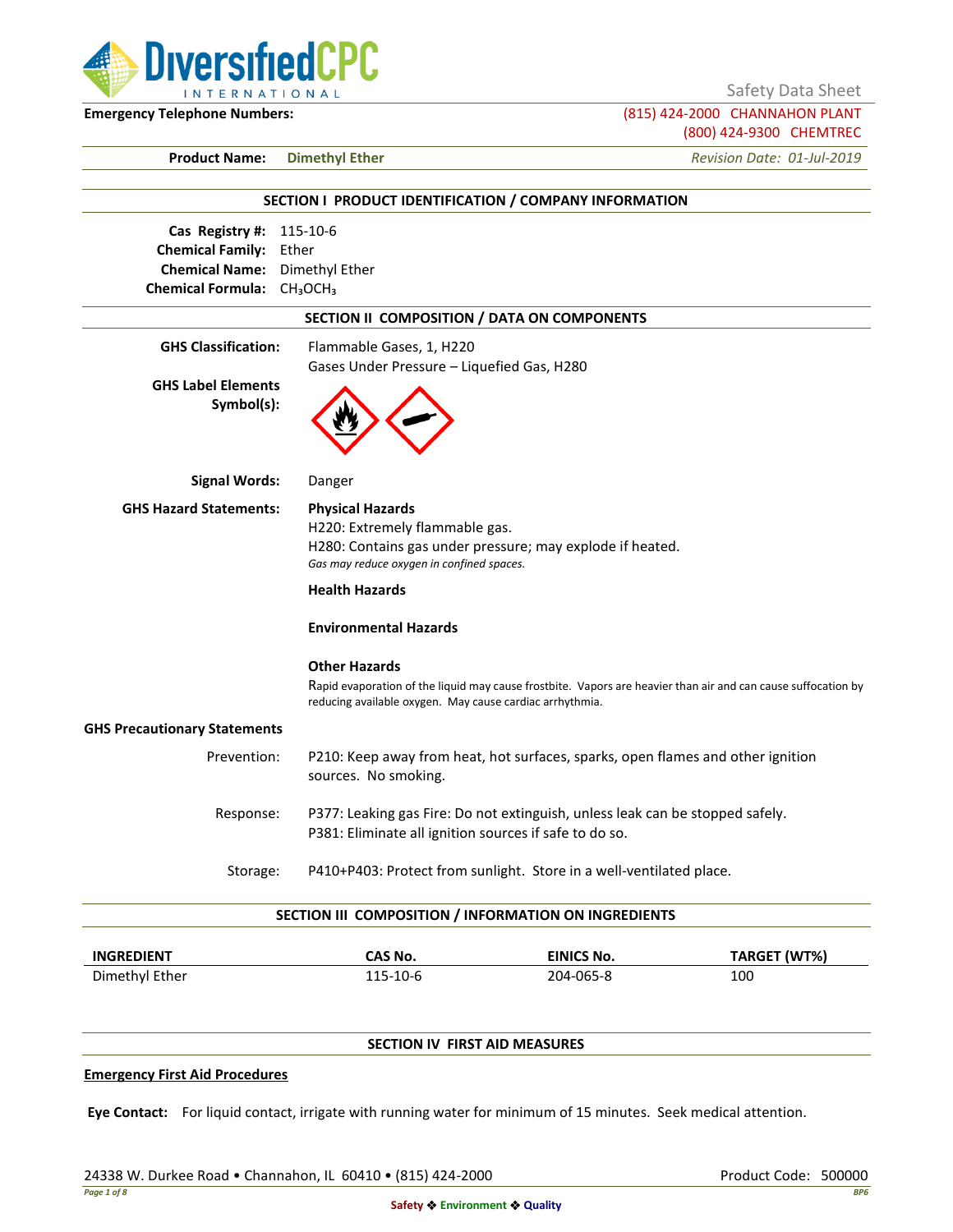

| Skin Contact: For liquid contact, warm areas gradually and get medical attention if there is evidence of frost bite or tissue |
|-------------------------------------------------------------------------------------------------------------------------------|
| damage. Flush area with lukewarm water. Do not rub affected area. If blistering occurs, apply a sterile                       |
| dressing. Seek medical attention.                                                                                             |
|                                                                                                                               |

**Inhalation:** Remove to fresh air. Artificial respiration and/or oxygen may be necessary. Consult a physician. **Ingestion:** This material is a gas under normal atmospheric conditions and ingestion is unlikely.

Most important symptoms and effects

**Acute:** Anesthetic effects at high concentrations.

**Delayed:** None known or anticipated. See Section 11 for information on effects from chronic exposure, if any.

**Notes to Physician:** Epinephrine and other sympathomimetic drugs may initiate cardiac arrhythmias in persons exposed to high concentrations (e.g., in enclosed spaces or with deliberate abuse). The use of other drugs with less arrhythmogenic potential should be considered. If sympathomimetic drugs are administered, observe for the development of cardiac arrhythmias.

#### **SECTION V FIRE FIGHTING MEASURES**

#### **Suitable Extinguishing Media:**

Water spray, Water mist, Foam, Dry chemical or Carbon Dioxide. Carbon dioxide can displace oxygen. Use caution when applying carbon dioxide in confined spaces.

#### **Fire Fighting Procedures:**

For fires beyond the initial stage, emergency responders in the immediate hazard area should wear protective clothing. When the potential chemical hazard is unknown, in enclosed or confined spaces, a self contained breathing apparatus should be worn. In addition, wear other appropriate protective equipment as conditions warrant (see Section 8). Isolate immediate hazard area and keep unauthorized personnel out. Stop spill/release if it can be done safely. If this cannot be done, allow fire to burn. Move undamaged containers from immediate hazard area if it can be done safely. Stay away from ends of container. Water spray may be useful in minimizing or dispersing vapors and to protect personnel. Cool equipment exposed to fire with water, if it can be done safely.

#### **Unusual Fire and Explosion Hazards:**

Extremely flammable. Contents under pressure. This material can be ignited by heat, sparks, flames, or other sources of ignition. The vapor is heavier than air. Vapors may travel considerable distances to a source of ignition where they can ignite, flash back, or explode. May create vapor/air explosion hazard indoors, in confined spaces, outdoors, or in sewers. If container is not properly cooled, it can rupture in the heat of a fire. Drains can be plugged and valves made inoperable by the formation of ice if rapid evaporation of large quantities of the liquefied gas occurs. Do not allow run-off from fire fighting to enter drains or water courses – may cause explosion hazard in drains and may reignite.

**Hazardous Combustion Products**: Combustion may yield smoke, carbon monoxide and other products of incomplete combustion. Oxides of nitrogen and sulfur may also be formed.

*See Section 9 for Flammable Properties including Flash Point and Flammable (Explosive) Limits.*

#### **NPCA - HMIS RATINGS**

| <b>HEALTH</b>       |  |
|---------------------|--|
| <b>FLAMMABILITY</b> |  |
| <b>REACTIVITY</b>   |  |
| PERSONAL PROTECTION |  |

**PERSONAL PROTECTION - (***Personal Protection Information To Be Supplied By The User)*

#### **SECTION VI ACCIDENTAL RELEASE MEASURES**

**Steps To Be Taken If Material Is Released or Spilled**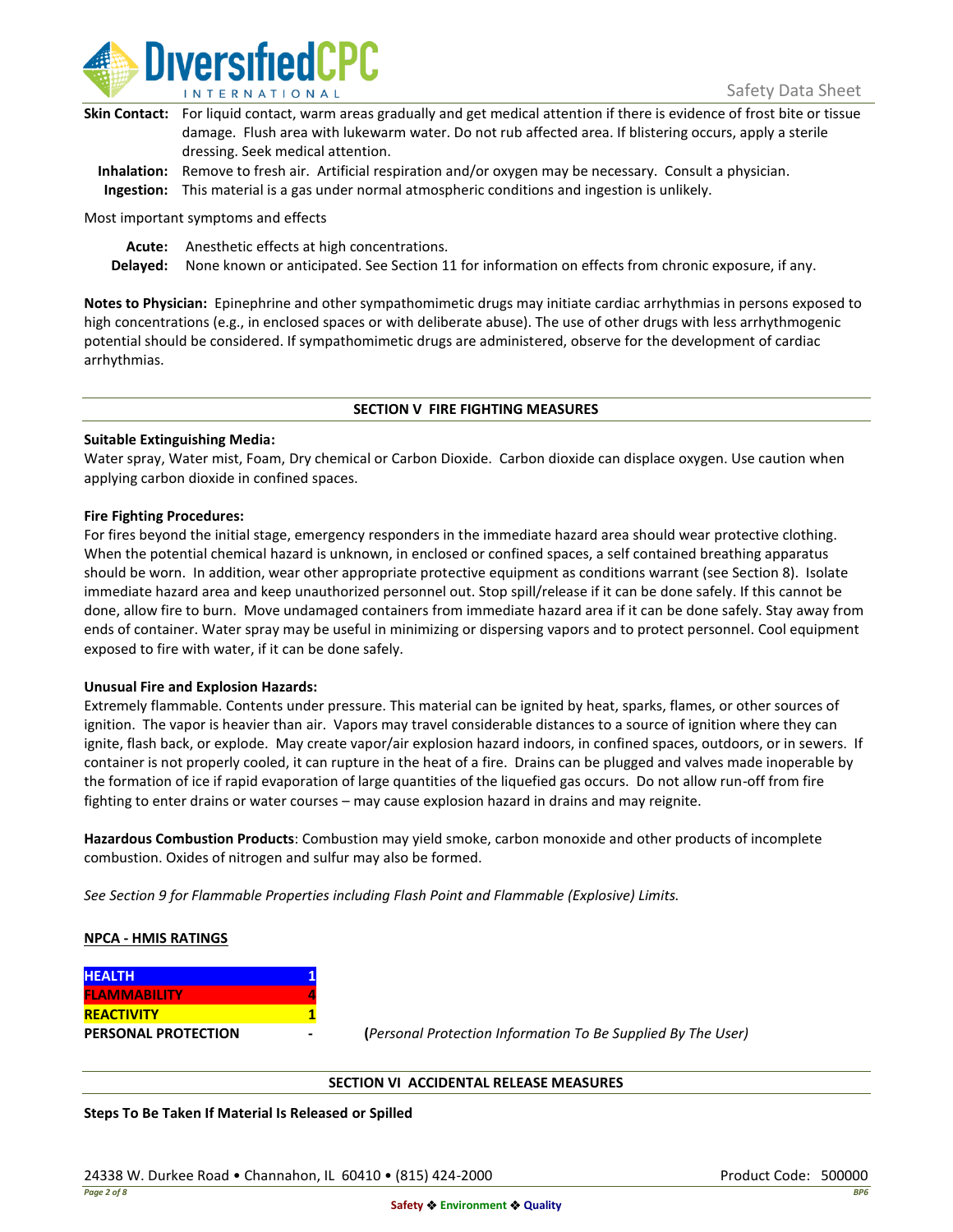

Avoid sources of ignition - ventilate area. Use water fog to evaporate or ventilate. Protect body against contact with liquid. If confined space - use self contained breathing apparatus. Consult local fire authorities.

**Personal Precautions:** Extremely flammable. Spillages of liquid product will create a fire hazard and may form an explosive atmosphere. Keep all sources of ignition and hot metal surfaces away from spill/release if safe to do so. The use of explosion-proof electrical equipment is recommended. Beware of accumulation of gas in low areas or contained areas, where explosive concentrations may occur. Prevent from entering drains or any place where accumulation may occur. Ventilate area and allow to evaporate. Stay upwind and away from spill/release. Avoid direct contact with material. For large spillages, notify persons downwind of the spill/release, isolate immediate hazard area and keep unauthorized personnel out. Wear appropriate protective equipment, including respiratory protection, as conditions warrant (see Section 8). See Sections 2 and 7 for additional information on hazards and precautionary measures.

**Environmental Precautions:** Stop spill/release if it can be done safely. Water spray may be useful in minimizing or dispersing vapors. If spill occurs on water notify appropriate authorities and advise shipping of any hazard.

**Methods for Containment and Clean-Up**: Notify relevant authorities in accordance with all applicable regulations.

Recommended measures are based on the most likely spillage scenarios for this material; however local conditions and regulations may influence or limit the choice of appropriate actions to be taken.

#### **SECTION VII HANDLING AND STORAGE**

**Precautions for safe handling:** Comply with state and local regulations. Avoid contact with skin, eyes and clothing. Avoid breathing vapors. Keep away from heat or sources of ignition. Prohibit smoking in areas of storage or use. Take precautionary measures against static discharge. Use good personal hygiene practices and wear appropriate personal protective equipment (see section 8).

Contents are under pressure. Gases can accumulate in confined spaces and limit oxygen available for breathing. Use only with adequate ventilation. The use of explosion-proof electrical equipment is recommended and may be required (see appropriate fire codes). Refer to NFPA-70 and/or API RP 2003 for specific bonding/grounding requirements. Electrostatic charge may accumulate and create a hazardous condition when handling or processing this material. To avoid fire or explosion, dissipate static electricity during transfer by grounding and bonding containers and equipment before transferring material. Do not enter confined spaces such as tanks or pits without following proper entry procedures such as ASTM D-4276 and 29CFR 1910.146.

**Conditions for safe storage:** Keep container(s) tightly closed and properly labeled. Use and store this material in cool, dry, well ventilated areas away from heat, direct sunlight, hot metal surfaces, and all sources of ignition. Store only in approved containers. Post area "No Smoking or Open Flame." Keep away from any incompatible material (see Section 10). Protect container(s) against physical damage. Outdoor or detached storage is preferred. Indoor storage should meet OSHA standards and appropriate fire codes.

"Empty" containers retain residue and may be dangerous. Do not pressurize, cut, weld, braze, solder, drill, grind, or expose such containers to heat, flame, sparks, or other sources of ignition. They may explode and cause injury or death. Avoid exposing any part of a compressed-gas cylinder to temperatures above 125F (51.6C). Gas cylinders should be stored outdoors or in well ventilated storerooms at no lower than ground level and should be quickly removable in an emergency.

#### **SECTION VIII EXPOSURE CONTROLS / PERSONAL PROTECTION**

**Exposure Limits**

| Component      | <b>ACIGH</b><br>TLV (TWA) | <b>ACIGH</b><br><b>TLV (STEL)</b> | <b>OSHA PEL</b><br>(TWA) | <b>OTHER PEL</b>    |
|----------------|---------------------------|-----------------------------------|--------------------------|---------------------|
| Dimethyl Ether |                           |                                   |                          | 1000 ppm Dupont AEL |
|                |                           |                                   |                          |                     |

24338 W. Durkee Road • Channahon, IL 60410 • (815) 424-2000 Product Code: 500000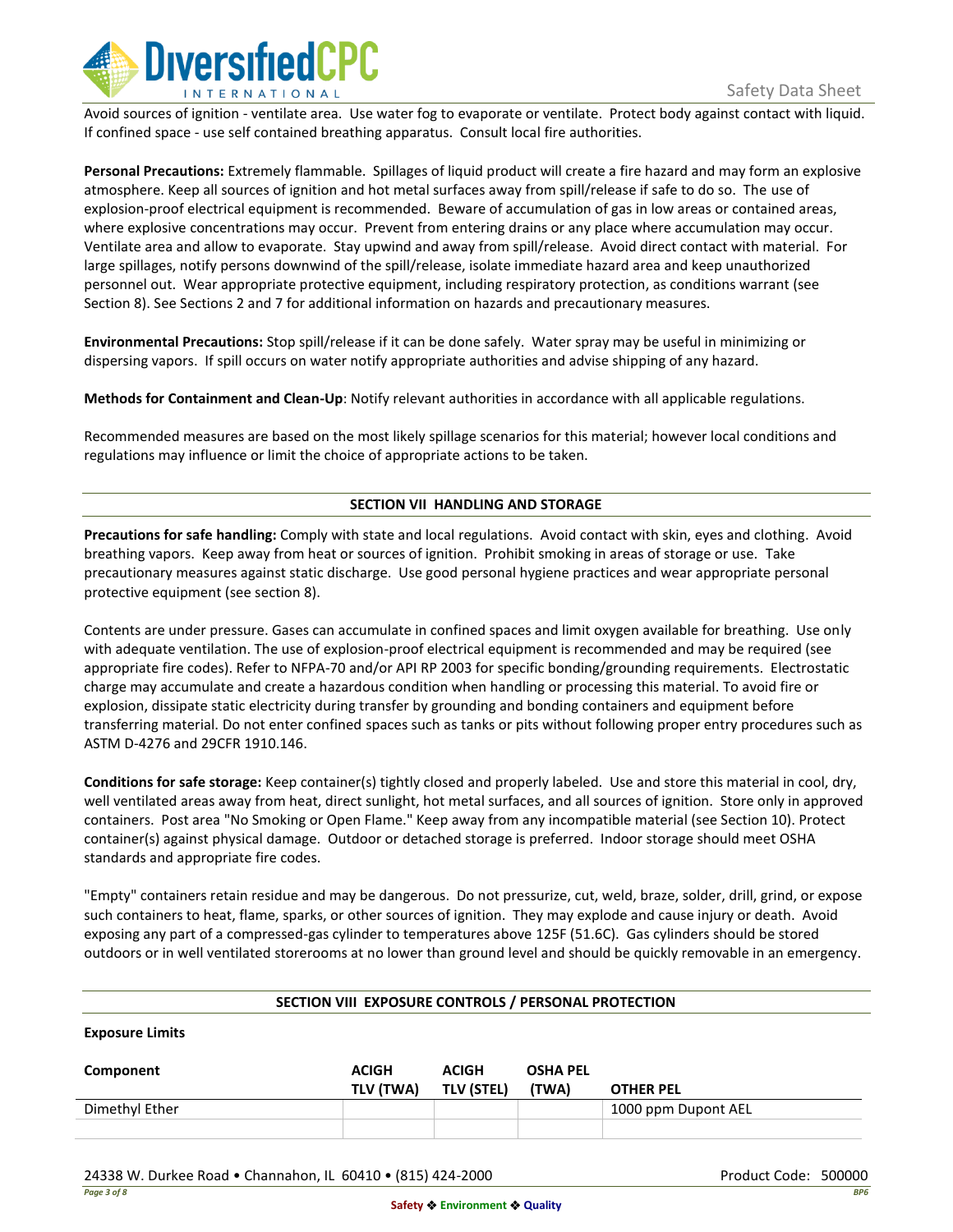

| <b>Engineering Controls:</b>                        | If current ventilation practices are not adequate to maintain airborne concentrations below<br>the established exposure limits, additional engineering controls may be required.                                                                                                                                                                                                                                                                                                                                                           |
|-----------------------------------------------------|--------------------------------------------------------------------------------------------------------------------------------------------------------------------------------------------------------------------------------------------------------------------------------------------------------------------------------------------------------------------------------------------------------------------------------------------------------------------------------------------------------------------------------------------|
| <b>Personal Protection:</b><br>Eye/Face Protection: | The use of eye protection (such as splash goggles) that meets or exceeds ANSI Z.87.1 is<br>recommended when there is potential liquid contact to the eye. Depending on conditions<br>of use, a face shield may be necessary.                                                                                                                                                                                                                                                                                                               |
| Skin Protection:                                    | Impervious, insulated gloves recommended.                                                                                                                                                                                                                                                                                                                                                                                                                                                                                                  |
| <b>Respiratory Protection:</b>                      | A NIOSH approved, self-contained breathing apparatus (SCBA) or equivalent operated in a<br>pressure demand or other positive pressure mode should be used in situations of oxygen<br>deficiency (oxygen content less than 19.5 percent), unknown exposure concentrations, or<br>situations that are immediately dangerous to life or health (IDLH).<br>A respiratory protection program that meets or is equivalent to OSHA 29 CFR 1910.134 and<br>ANSI Z88.2 should be followed whenever workplace conditions warrant a respirator's use. |

Suggestions provided in this section for exposure control and specific types of protective equipment are based on readily available information. Users should consult with the specific manufacturer to confirm the performance of their protective equipment. Specific situations may require consultation with industrial hygiene, safety, or engineering professionals.

|                                               |                           | SECTION IX PHYSICAL AND CHEMICAL PROPERTIES                                               |                                                   |
|-----------------------------------------------|---------------------------|-------------------------------------------------------------------------------------------|---------------------------------------------------|
|                                               |                           | <b>Appearance &amp; Odor:</b> Clear, colorless liquefied gas with a slight ethereal odor. |                                                   |
| <b>Odor Threshold: No Data</b>                |                           |                                                                                           |                                                   |
|                                               | <b>pH:</b> Not Applicable |                                                                                           |                                                   |
| Melting / Freezing Point: No Data             |                           | Initial Boiling Point / Range: $-13$ °F                                                   |                                                   |
| Flash Point (Method) : -42 °F (TOC)           |                           |                                                                                           | <b>Evaporation Rate:</b> $>1$ (Ethyl Ether = 1.0) |
| Lower Explosion Limit: 3.4% (vol.) Gas in air |                           | <b>Upper Explosion Limit:</b> 18% (vol.) Gas in air                                       |                                                   |
| Vapor Pressure @ 70 °F: 62 PSIG               |                           | Vapor Density (air = $1.00$ ): $1.6$                                                      |                                                   |
| <b>Specific Gravity (H2O = 1.00):</b> $0.66$  |                           | Solubility in Water @ 70 °F: $7\%$                                                        |                                                   |
| Percent Volatile by Volume : 100%             |                           | Auto-ignition temperature: 662 °F                                                         |                                                   |
| <b>Decomposition Data: No Data</b>            |                           | Viscosity:                                                                                | No Data                                           |

**SECTION X STABILITY AND REACTIVITY**

| Stability:                               |
|------------------------------------------|
| <b>Hazardous Polymerization:</b>         |
| Incompatibility (Materials to Avoid):    |
| <b>Hazardous Decomposition Products:</b> |
| <b>Conditions to Avoid:</b>              |

**Can not occur** Oxygen, oxidizers, Carbon monoxide, acetic acid, Acid anhydrides. If heated with peroxides present, violent decomposition can occur. **Conditions to Avoid:** High heat, spark, and open flames

#### **SECTION XI TOXICOLOGICAL INFORMATION**

### **Effects Of Over Exposure**

**Ingestion:** Aspiration hazard!

**Inhalation:** Inhalation of vapor may produce anesthetic effects and feeling of euphoria. Prolonged overexposure can cause rapid breathing, headache, dizziness, narcosis, unconsciousness, and death from asphyxiation, depending on concentration and time of exposure.

**Skin Contact:** Contact with evaporating liquid can cause frostbite.

**Stable** 

**Eye Contact:** Liquid can cause severe irritation, redness, tearing, blurred vision, and possible freeze burns.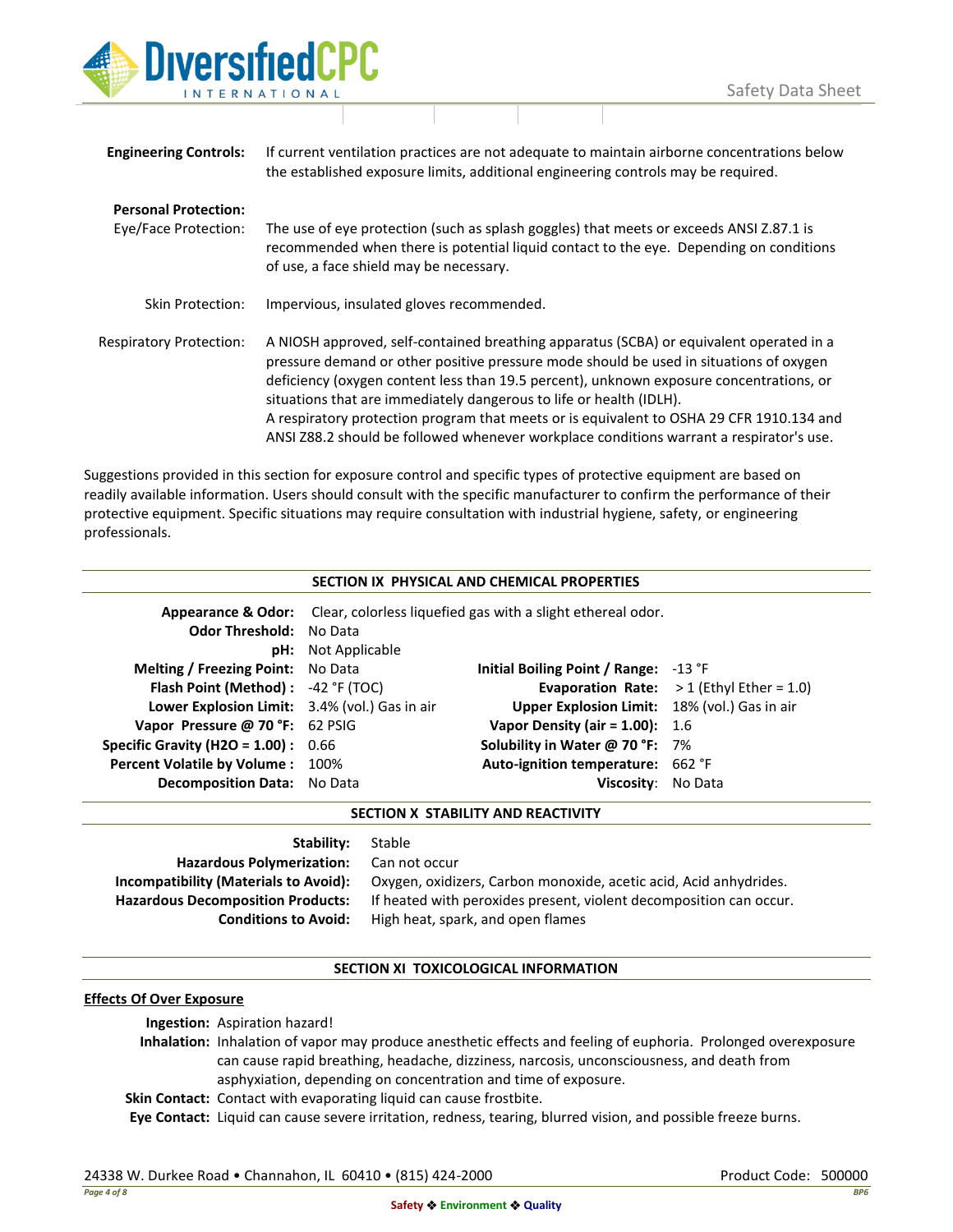

**Specific Target Organ Toxicity (Single Exposure):** Not expected to cause organ effects from single exposure. **Specific Target Organ Toxicity (Repeated Exposure):** Not expected to cause organ effects from repeated exposure. **Carcinogenicity:** Not expected to cause cancer. This substance is not listed as a carcinogen by IARC, NTP or OSHA. **Germ Cell Mutagenicity:** Not expected to cause heritable genetic effects. **Reproductive Toxicity:** Not expected to cause reproductive toxicity.

**Other Comments:** High concentrations may reduce the amount of oxygen available for breathing, especially in confined spaces. Hypoxia (inadequate oxygen) during pregnancy may have adverse effects on the developing fetus.

**Information on Toxicological Effects of Components Dimethyl Ether**

| <b>Acute oral toxicity</b><br>Dimethyl ether                    | Not applicable                                                                                                                                                                                              |
|-----------------------------------------------------------------|-------------------------------------------------------------------------------------------------------------------------------------------------------------------------------------------------------------|
| <b>Acute inhalation toxicity</b><br>Dimethyl ether              | LC50/rat: 164000 ppm<br>Respiratory effects, anaesthetic effects, central nervous system<br>depression, narcosis, cardiac irregularities, coma.                                                             |
|                                                                 | / dog<br>Cardiac sensitization.                                                                                                                                                                             |
| <b>Acute dermal toxicity</b><br>Dimethyl ether                  | Not applicable                                                                                                                                                                                              |
| <b>Skin irritation</b>                                          |                                                                                                                                                                                                             |
| Dimethyl ether                                                  | Not tested on animals.<br>Classification: Not classified as irritant.<br>Result: No skin irritation.<br>Not expected to cause skin irritation based on expert review of the<br>properties of the substance. |
| Eye irritation                                                  |                                                                                                                                                                                                             |
| Dimethyl ether                                                  | Not tested on animals.<br>Classification: Not classified as irritant.<br>Result: No eye irritation.<br>Not expected to cause eye irritation based on expert review of the<br>properties of the substance.   |
| <b>Sensitisation</b>                                            |                                                                                                                                                                                                             |
| Dimethyl ether                                                  | Not tested on animals.<br>Classification: Not classified as skin sensitizer.<br>Not expected to cause sensitization based on expert review of the<br>properties of the substance.                           |
|                                                                 | There are no reports of human respiratory sensitization.                                                                                                                                                    |
| <b>Repeated dose toxicity</b><br>Dimethyl ether Inhalation rat: | No toxicologically significant effects were found.                                                                                                                                                          |
| <b>Mutagenicity assessment</b><br>Dimethyl ether                | Animal testing did not show mutagenic effects. Tests on bacterial or<br>mammalian cell cultures did not show mutagenic effects.                                                                             |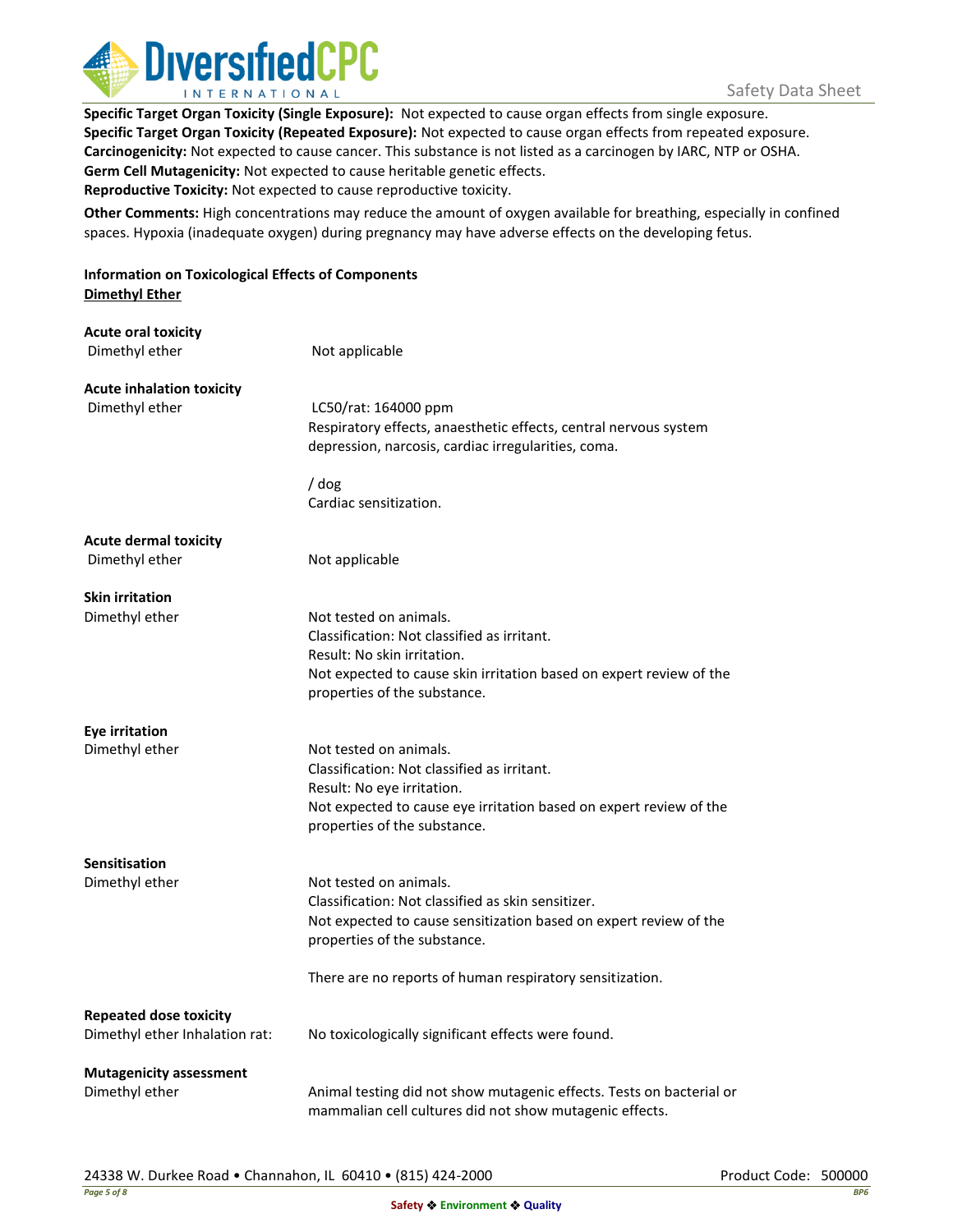

**Carcinogenicity assessment**

| Dimethyl ether                                | Animal testing did not show any carcinogenic effects. |
|-----------------------------------------------|-------------------------------------------------------|
| <b>Toxicity to reproduction</b><br>assessment |                                                       |
|                                               |                                                       |
| Dimethyl ether                                | No toxicity to reproduction.                          |

**Further information** May cause cardiac arrhythmia. Rapid evaporation of the liquid may cause frostbite.*Carcinogenicity:*  Animal testing did not show any carcinogenic effects.

#### **SECTION XII ECOLOGICAL INFORMATION**

**Toxicity:**

| <b>Toxicity to fish</b><br>Dimethyl ether                                                       | LC50/96 h/Poecilia reticulate (guppy): >4000 mg/l                                                                                                                                                                     |
|-------------------------------------------------------------------------------------------------|-----------------------------------------------------------------------------------------------------------------------------------------------------------------------------------------------------------------------|
| <b>Toxicity to aquatic invertebrates</b><br>Dimethyl ether                                      | EC50/48 h/Daphnia: >4000 mg/l<br>LC50/48 h/Daphnia: 755,549 mg/l                                                                                                                                                      |
| Chronic toxicity to fish<br>Dimethyl ether                                                      | Due to its physical properties, there is no potential for adverse effects.                                                                                                                                            |
| <b>Persistence and degradability</b><br>Biodegradability<br><b>Physio-chemical removability</b> | Method: Closed bottle test. According to the results of tests of<br>biodegradability this product is not readily biodegradable.<br>The product can be degraded by abiotic (e.g. chemical or photolytic)<br>processes. |
| <b>Bio-accumulation potential</b>                                                               | No data available.                                                                                                                                                                                                    |
| Mobility in soil                                                                                | Koc: 7,759                                                                                                                                                                                                            |
| <b>Results of PBT and vPvB</b><br><b>Assessment</b>                                             | This substance is not considered to be persistent, bio-accumulating<br>nor toxic (PBT). This substance is not considered to be very persistent<br>nor very bio-accumulating (vPvB).                                   |
| Other adverse effects<br>Ozone depletion potential<br>Global warming potential (GWP)            | 0<br>1                                                                                                                                                                                                                |

#### **SECTION XIII DISPOSAL INFORMATION**

Contain the spill. Eliminate sources of ignition. Use water spray to reduce vapors. For small spills, take up with absorbent material. If confined space - use self contained breathing apparatus. Consult local fire authorities.

#### **Waste Disposal**

Reclaim by distillation, incinerate, or remove to a permitted waste facility.

*\*\* Comply With All State and Local Regulations \*\**

#### **SECTION XIV TRANSPORT INFORMATION**

### **Transport Information**

24338 W. Durkee Road • Channahon, IL 60410 • (815) 424-2000 Product Code: 500000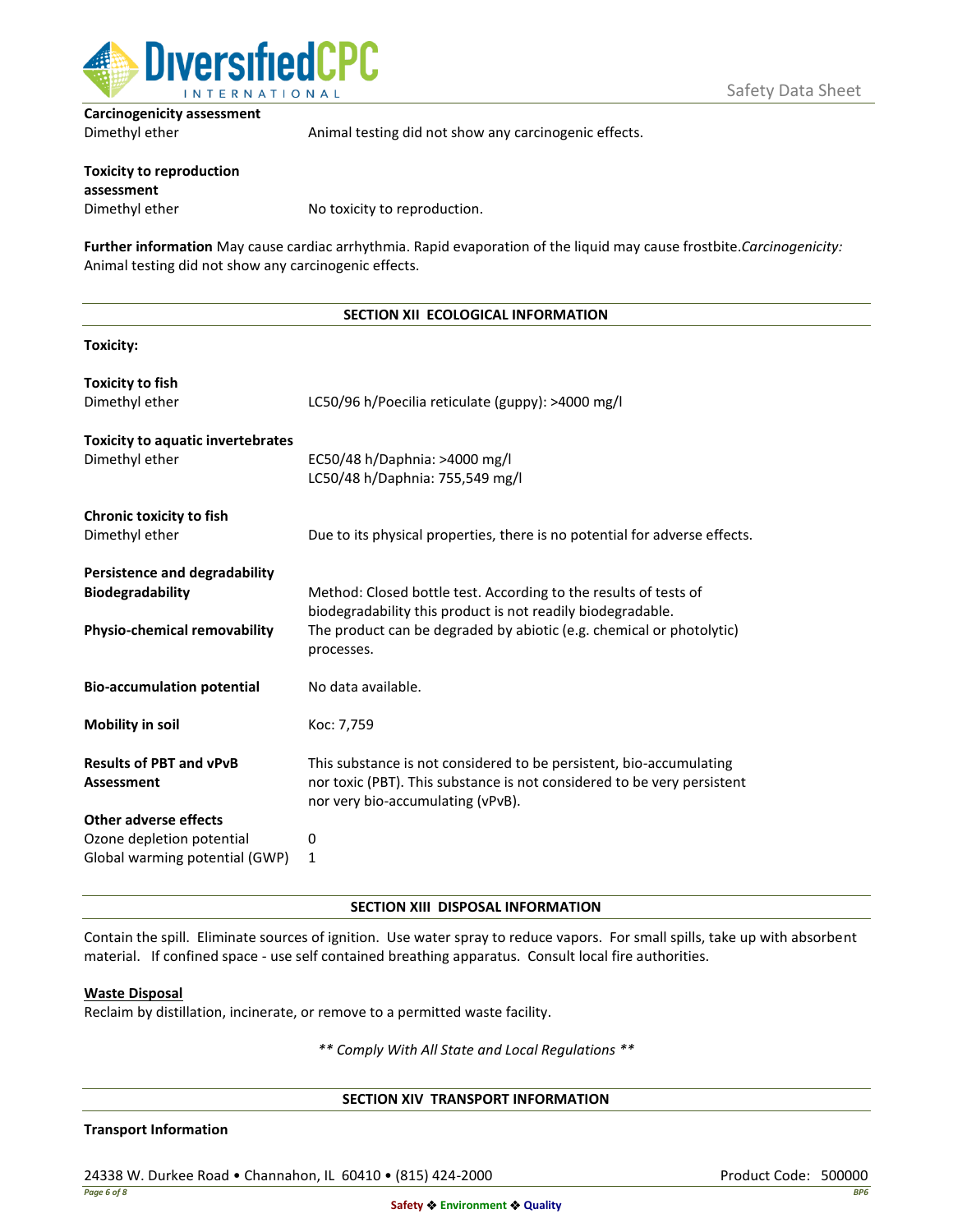

# UN1033, Dimethyl Ether, 2.1

### **SECTION XV REGULATIONS**

### **Regulatory Information**

**Chemical Inventories**

**USA TSCA:** All components of this product are listed on the TSCA Inventory.

**Europe Einecs:** All components in this product are listed on EINECS

**Canada Domestic Substances List (DSL):** This product and/or all of its components are listed on the Canadian DSL. **Australia AICS:** All components of this product are listed on AICS.

**Korea ECL:** All components in this product are listed on the Korean Existing Chemicals Inventory (KECI). **Japan Miti (ENCS):** All components of this product are listed on MITI.

#### **SARA Title III:**

## **CERCLA/SARA (Section 302) Extremely Hazardous Substances and TPQs (in pounds):**

This material does not contain any chemicals subject to the reporting requirements of SARA 302 and 40 CFR 372.

## **SARA (311, 312) Hazard Class:**

| Acute Health:    | Yes |
|------------------|-----|
| Chronic Health:  | No  |
| Fire Hazard:     | Yes |
| Pressure Hazard: | Yes |

**SARA (313) Chemicals:** Not listed

**California Proposition 65:** This material does not contain any chemicals which are known to the State of California to cause cancer, birth defects or other reproductive harm at concentrations that trigger the warning requirements of California Proposition 65.

#### **EC Classification:**



F+ Extremely flammable

**Risk phrases:** 12 Extremely flammable. **Safety phrases:** 9 Keep container in a well-ventilated place. 16 Keep away from sources of ignition -No smoking. 33 Take precautionary measures against static discharges.

# **SECTION XVI OTHER INFORMATION**

Watch for leaks and spills. Keep containers sealed and store in cool, well-ventilated area. Bond and ground containers during liquid transfer. Provide means to control leaks and spills. Protect from sources of ignition. Prohibit smoking in areas of storage or use. Do not mix with finely divided alkali or alkaline earth metals. Comply with all state and local regulations.

The information provided in this Safety Data Sheet is correct to the best of our knowledge, information and belief at the date of its publication. The information given is designed only as guidance for the safe handling, use, processing, storage, transportation, disposal and release and is not to be considered a warranty or quality specification. The information relates only to the specific material designated and may not be valid for such material used in combination with any other materials or in any process, unless specified in the text.